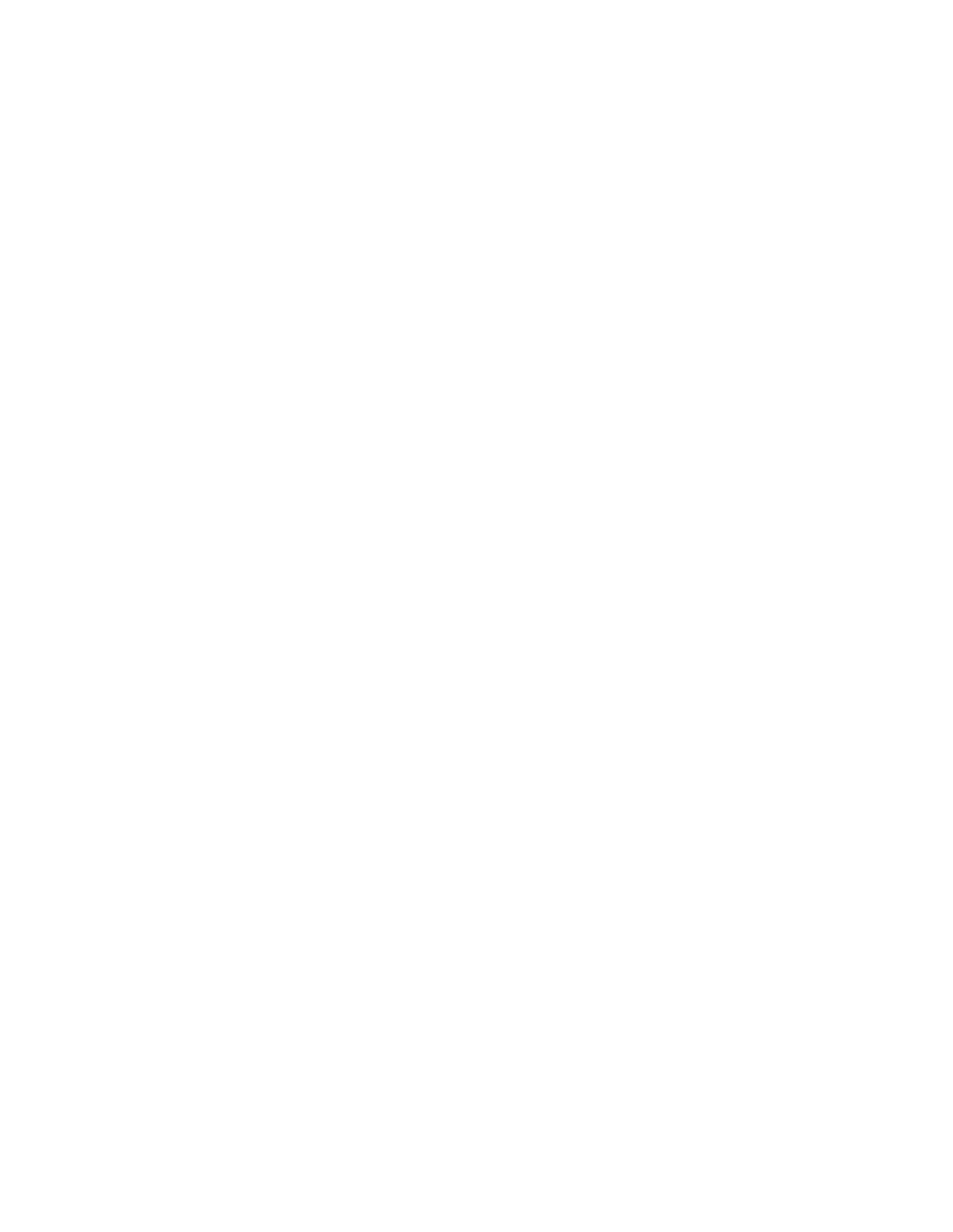## *Instruction and other information relating to e-voting are as under:*

# **The instructions for shareholders voting electronically are as under:**

- (i) The voting period begins on Monday, September 26, 2016, at 09:00 hrs and ends on Wednesday, September 28, 2016, at 17:00 hrs. During this period shareholders' of the Company, holding shares either in physical form or in dematerialized form, as on the cutoff date (record date) of September 22, 2016, may cast their vote electronically. The evoting module shall be disabled by CDSL for voting thereafter.
- (ii) Shareholders who have already voted prior to the meeting date would not be entitled to vote at the meeting venue.
- (iii) The shareholders should log on to the e-voting website www.evotingindia.com.
- (iv) Click on Shareholders.
- (v) Now Enter your User ID
	- a. For CDSL: 16 digits beneficiary ID,
	- b. For NSDL: 8 Character DP ID followed by 8 Digits Client ID,
	- c. Members holding shares in Physical Form should enter Folio Number registered with the Company.
- (vi) Next enter the Image Verification as displayed and Click on Login.
- (vii) If you are holding shares in demat form and had logged on to www.evotingindia.com and voted on an earlier voting of any company, then your existing password is to be used.

# (viii) If you are a first time user follow the steps given below:

|            | For Members holding shares in Demat Form and Physical Form                                                                                                                                                                                                                                                                                                                                                                      |  |
|------------|---------------------------------------------------------------------------------------------------------------------------------------------------------------------------------------------------------------------------------------------------------------------------------------------------------------------------------------------------------------------------------------------------------------------------------|--|
| <b>PAN</b> | Enter your 10 digit alpha-numeric PAN issued by Income Tax                                                                                                                                                                                                                                                                                                                                                                      |  |
|            | Department (Applicable for both demat shareholders as well as                                                                                                                                                                                                                                                                                                                                                                   |  |
|            | physical shareholders)                                                                                                                                                                                                                                                                                                                                                                                                          |  |
|            | Members who have not updated their PAN with the<br>$\bullet$<br>Company/Depository Participant are requested to use the<br>first two letters of their name and the 8 digits of the<br>sequence number in the PAN field.<br>In case the sequence number is less than 8 digits enter the<br>$\bullet$<br>applicable number of 0's before the number after the first<br>two characters of the name in CAPITAL letters. Eg. If your |  |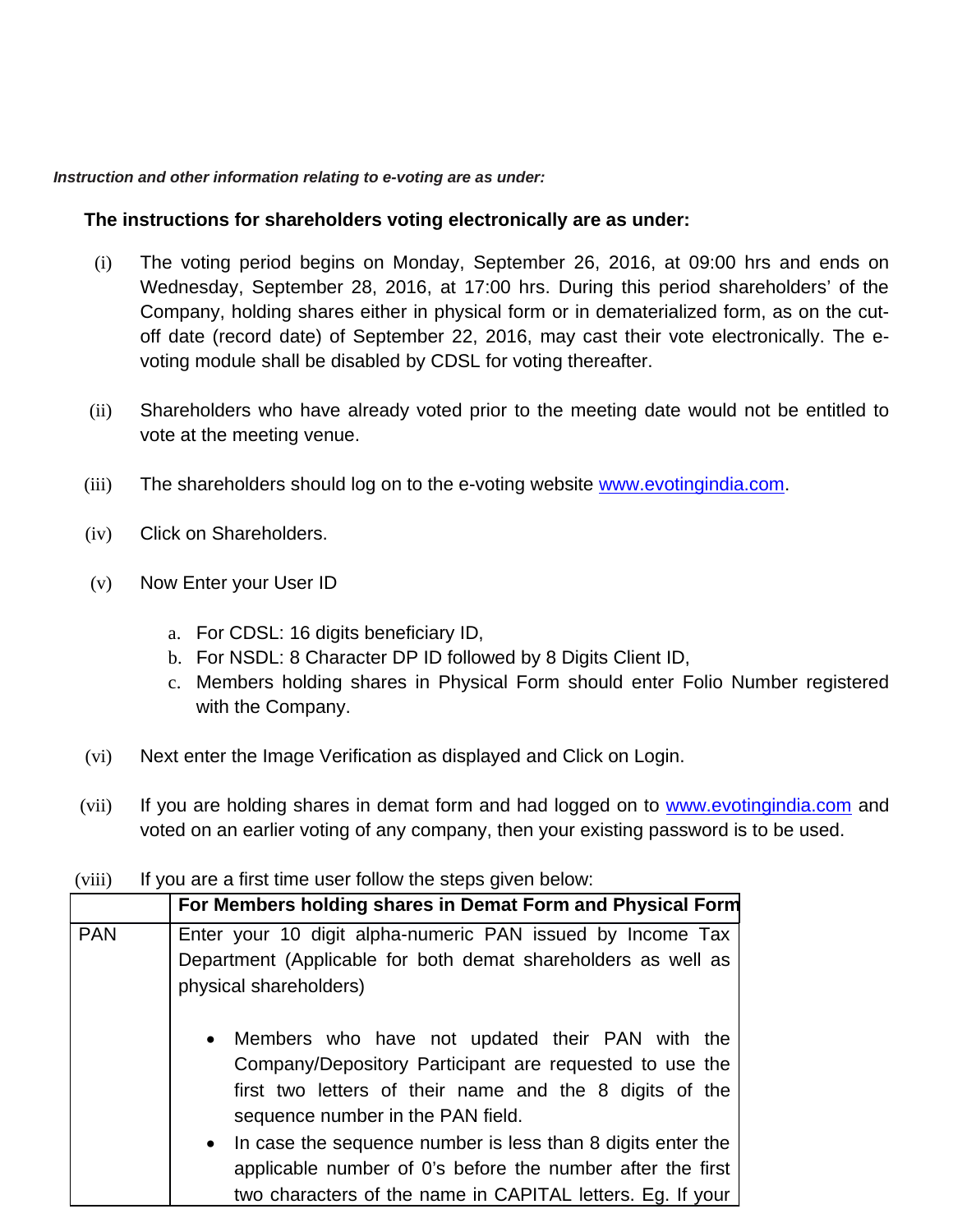|                    | name is Ramesh Kumar with sequence number 1 then                |  |
|--------------------|-----------------------------------------------------------------|--|
|                    | enter RA00000001 in the PAN field.                              |  |
| <b>Dividend</b>    | Enter the Dividend Bank Details or Date of Birth (in dd/mm/yyyy |  |
| Bank               | format) as recorded in your demat account or in the company     |  |
| Details            | records in order to login.                                      |  |
| <b>OR</b> Date     | • If both the details are not recorded with the depository or   |  |
| <b>Birth</b><br>0f | company please enter the member id / folio number in the        |  |
| (DOB)              | Dividend Bank details field as mentioned in instruction (iv).   |  |

- (ix) After entering these details appropriately, click on "SUBMIT" tab.
- (x) Members holding shares in physical form will then directly reach the Company selection screen. However, members holding shares in demat form will now reach 'Password Creation' menu wherein they are required to mandatorily enter their login password in the new password field. Kindly note that this password is to be also used by the demat holders for voting for resolutions of any other company on which they are eligible to vote, provided that company opts for e-voting through CDSL platform. It is strongly recommended not to share your password with any other person and take utmost care to keep your password confidential.
- (xi) For Members holding shares in physical form, the details can be used only for e-voting on the resolutions contained in this Notice.
- (xii) Click on the EVSN for the relevant <McNally Bharat Engineering Company Limited> on which you choose to vote.
- (xiii) On the voting page, you will see "RESOLUTION DESCRIPTION" and against the same the option "YES/NO" for voting. Select the option YES or NO as desired. The option YES implies that you assent to the Resolution and option NO implies that you dissent to the Resolution.
- (xiv) Click on the "RESOLUTIONS FILE LINK" if you wish to view the entire Resolution details.
- (xv) After selecting the resolution you have decided to vote on, click on "SUBMIT". A confirmation box will be displayed. If you wish to confirm your vote, click on "OK", else to change your vote, click on "CANCEL" and accordingly modify your vote.
- (xvi) Once you "CONFIRM" your vote on the resolution, you will not be allowed to modify your vote.
- (xvii) You can also take a print of the votes cast by clicking on "Click here to print" option on the